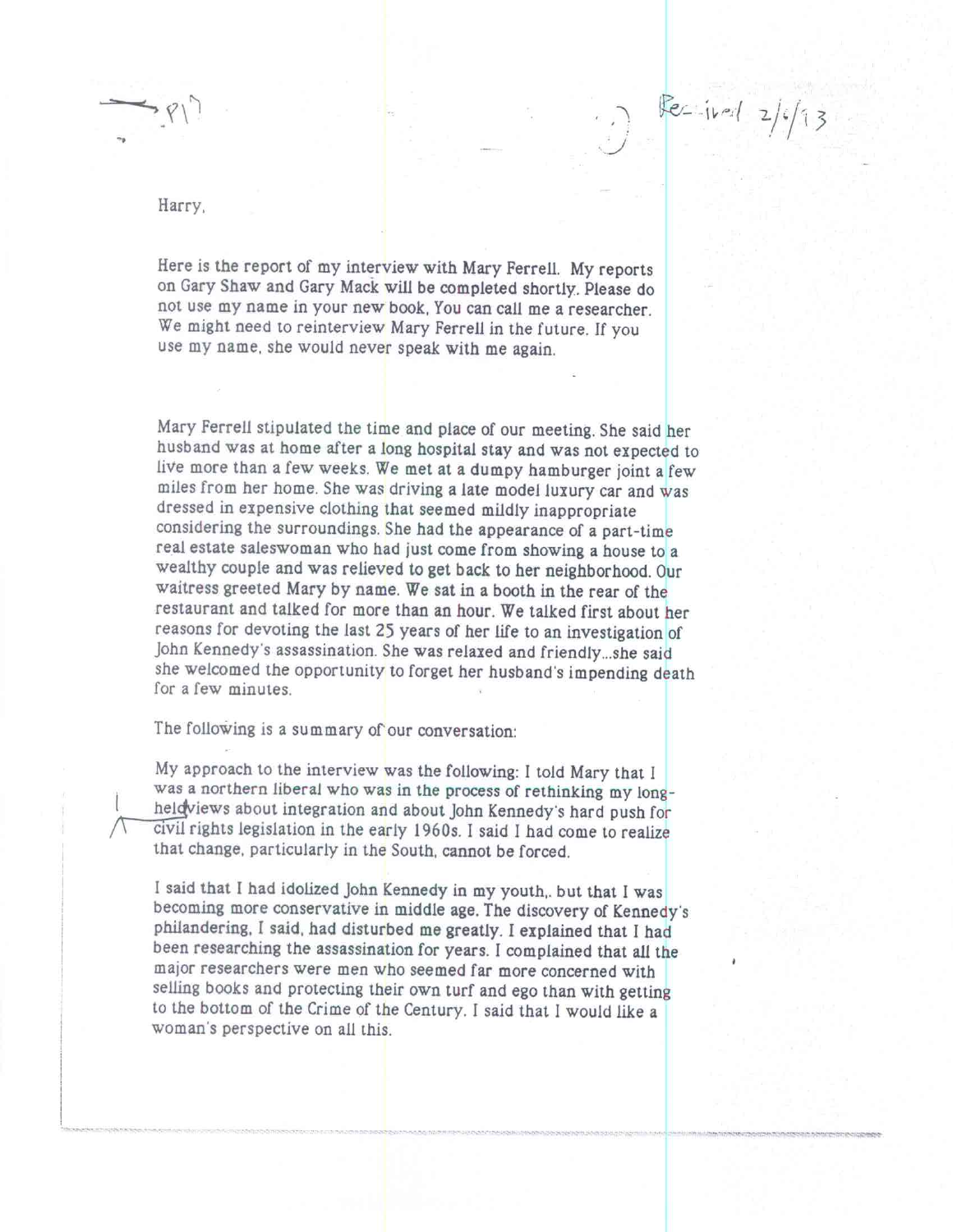I had hoped this approach would losen Mary's tounge. I knew, of course, about her racial views and her involvement with right-wing causes. She keeps a lid on her contempt for blacks, but it creeps out at when she talks about Kennedy and integration. This strategy, to some degree, was successful.

I began the interview by asking for her opinion of John Kennedy. She said she had disliked Kennedy, did not vote for him, and would not vote for him if he were alive today. In the early1960s, she explained, she had belonged to a right wing group that was violently opposed to Kennedy's integration policies and to the Kennedy family in general. The group thought Kennedy was soft on Communism. She would not say which group this was, but she did not offer a denial when I mentioned The White Citizen's Council.

When pressed for specifics about her dislike for Kennedy, all Mary would say is that she had heard a tape recording of Kennedy making love to Pamela Turnure, Jacqueline Kennedy's secretary. She explained that Turnure's landlady had placed a microphone under Turnure's bed and had made a recording of her affair with Kennedy available to various right wing groups in Dallas. This tape was played often in Dallas, fueling a hatred for Kennedy. Mary said all the Kennedy's were arrogant and that they wanted to establish a dynasty in American politics.

Mary's explanation of why she has spent so much time and money researching the death of a man she despised was evasive. She offered a view of her childhood, in which she painted herself as a poor southern <sup>g</sup>irl who was often abused by her first husband, an alcoholic and a thoroughly miserable sort. She had escaped a life of "being barefoot and pregnant" and had gone on to accomplish things she never dreamed possible. She mentioned traveling widely, meeting important people, and holding an  $\dim$  portant job as some of her accomplishments. "I love this country...that's why I work on the assassination," she said. "I do it because he was a President of the United States."

I told Mary that some researchers believe that a right wing group in Dallas engineered the assassination. They have even suggested that Ferrell herself had a role in the shooting, and that her work today involves screening the various researchers and throwing them off the trail when necessary.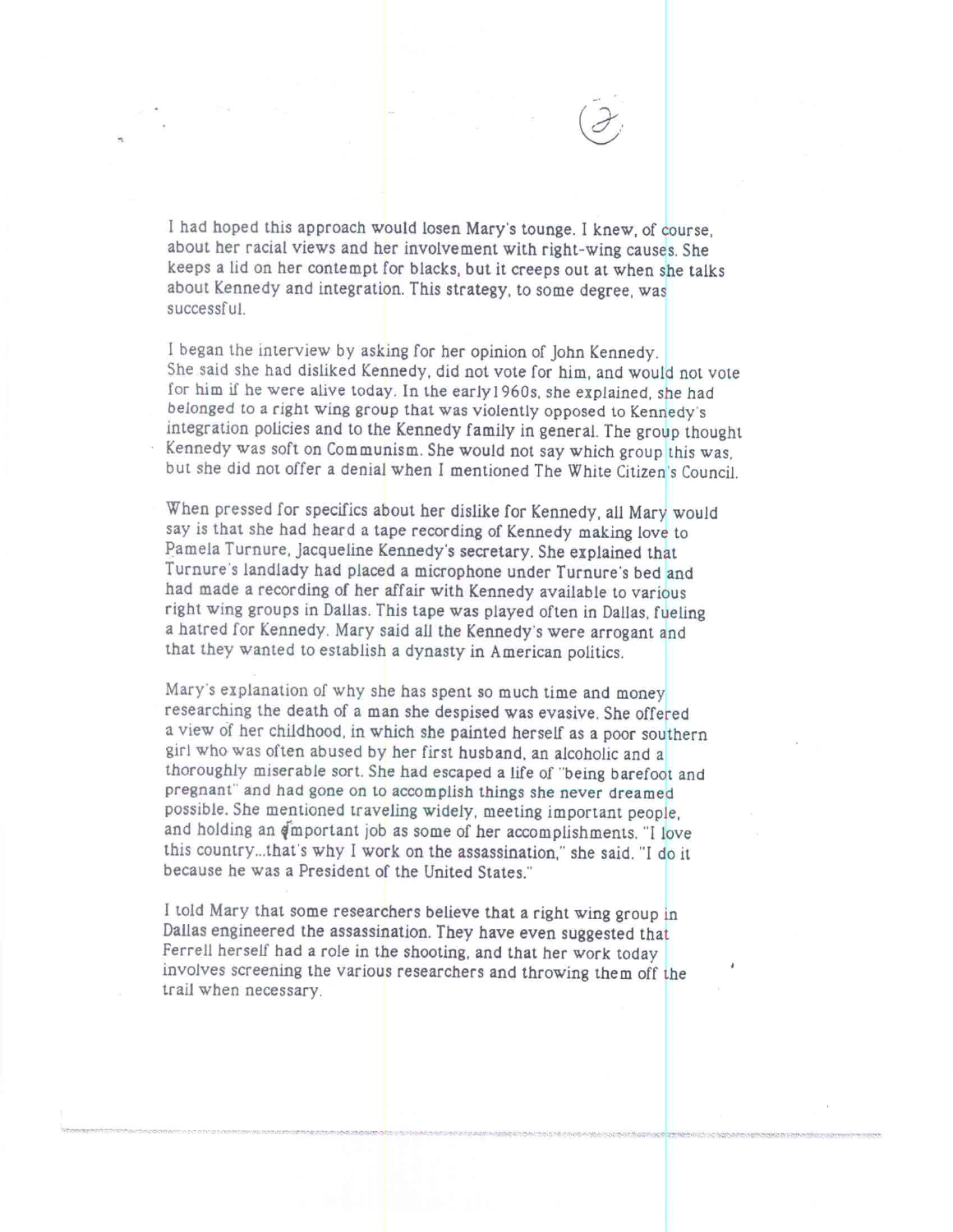Mary's face reddened as I spoke. She showed a brief but intense flash of anger toward me. She repremanded me for even asking such a question. When she regained her composure, she started to laugh-off the suggestion of her involvement in the assassination. "1 had John Kennedy killed, now that's a good one," she said. "How in the world could I have managed that." We went on to talk about the researchers. She had some harsh comments about some of them, particularly David Lifton and Harry Livingstone. "Poor Harry has a lot of emotional problems," she said. "But he's a nice man underneath it all, and I would work with him if he were not so rude and abusive. I treat people the way they treat me. If he is civil to me, I will be civil to him." She went on to give her version of the events of the now infamous assassination conference in Dallas.

She praised the work of Gary Mack and Gary Shaw, naturally. She went on to say that researchers should pay close attention to the information conatined in the book "The Man Who Knew Too Much." She pushed hard for a theory of communist involvement in the assassination. She also defended the accuracy of the audio tapes that she allegedly uncovered and transcribed.

Mary also denied the allegation that she had traveled to Viet Nam with the head of Locke, Pernell. While she had hoon 'Locke's personal secretary," she said she "had never been to Viet Nam." She is very proud of her close association with Locke and her high position at his law firm. "It has allowed little old me to travel all over the world and meet with fascinating people," she explained.

She *refused* to discuss the possibility that Locke, Pernell, the military, defense contractors or organized crime played a part in the assassination.

She did admit that she had met Carlos Marcello. She said she met him once in a New Orleans restaurant and found him to be "A charming" gentleman. I enjoyed his company," she said.